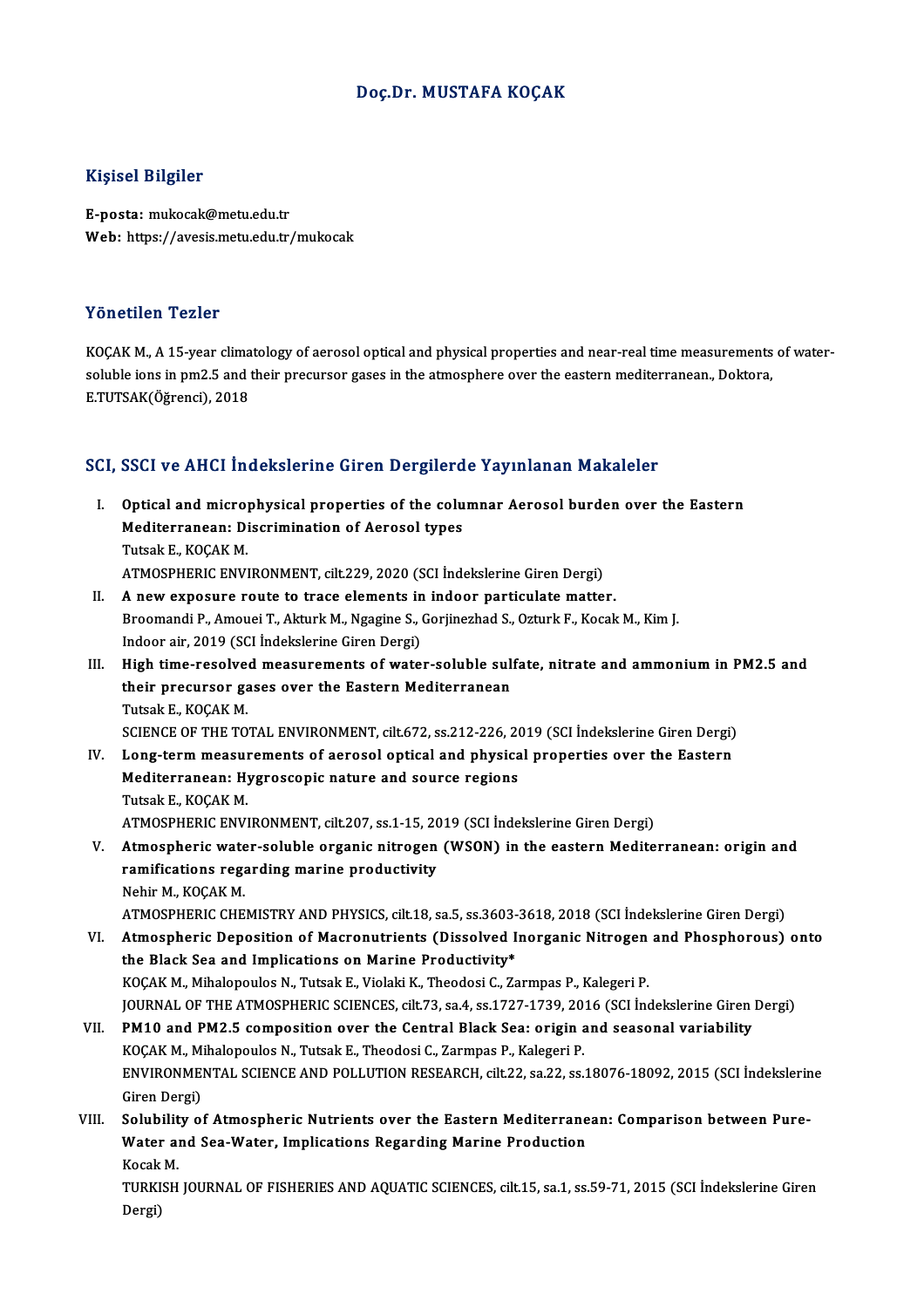IX. Influence of mineral dust transport on the chemical composition and physical properties of the<br>Eastern Mediterranean ceresel Influence of mineral dust trans<br>Eastern Mediterranean aerosol<br><sup>VOCAV M.</sup> Theodesi C. Zermnes P Influence of mineral dust transport on the chemical composition and physical properties of the<br>Eastern Mediterranean aerosol<br>KOÇAK M., Theodosi C., Zarmpas P., Seguret M. J. M. , Herut B., Kallos G., Mihalopoulos N., Kubil Eastern Mediterranean aerosol<br>KOÇAK M., Theodosi C., Zarmpas P., Seguret M. J. M. , Herut B., Kallos G., Mihalopoulos N.,<br>ATMOSPHERIC ENVIRONMENT, cilt.57, ss.266-277, 2012 (SCI İndekslerine Giren Dergi)<br>Summertime aerosol X. Summertime aerosol chemical composition in the Eastern Mediterranean and its sensitivity to temperature ATMOSPHERIC ENVIRONMENT, cilt.57, ss.266-277, 2012 (SCI Indekslerine Giren Dergi) Summertime aerosol chemical composition in the Eastern Mediterranean and its sensitivity to<br>temperature<br>Im U., Markakis K., KOÇAK M., Gerasopoulos E., Daskalakis N., Mihalopoulos N., Poupkou A., Kındap T., Ünal A.,<br>Kanakid **temperature<br>Im U., Markaki<br>Kanakidou M.**<br>ATMOSPHEPL Im U., Markakis K., KOÇAK M., Gerasopoulos E., Daskalakis N., Mihalopoulos N., Poupkou<br>Kanakidou M.<br>ATMOSPHERIC ENVIRONMENT, cilt.50, ss.164-173, 2012 (SCI İndekslerine Giren Dergi)<br>Partiqulata mattar (PM10) in Istanbul: O Kanakidou M.<br>ATMOSPHERIC ENVIRONMENT, cilt.50, ss.164-173, 2012 (SCI İndekslerine Giren Dergi)<br>XI. Particulate matter (PM10) in Istanbul: Origin, source areas and potential impact on surrounding<br>regions ATMOSP<br>Particul<br>regions<br>Kosak M Particulate matter (PM10) in Istanbul: Origin, source areas and potential<br>regions<br>Kocak M., Theodosi C., Zarmpas P., Im U., Bougiatioti A., Yenigun O., Mihalopoulos N.<br>ATMOSPUERIC ENVIRONMENT, silt 45, so 28, ss 6991, 6990 regions<br>Kocak M., Theodosi C., Zarmpas P., Im U., Bougiatioti A., Yenigun O., Mihalopoulos N.<br>ATMOSPHERIC ENVIRONMENT, cilt.45, sa.38, ss.6891-6900, 2011 (SCI İndekslerine Giren Dergi) Kocak M., Theodosi C., Zarmpas P., Im U., Bougiatioti A., Yenigun O., Mihalopoulos N.<br>ATMOSPHERIC ENVIRONMENT, cilt.45, sa.38, ss.6891-6900, 2011 (SCI İndekslerine Giren Dergi)<br>XII. Iron solubility in crustal and anthropog ATMOSPHERIC ENVIRONMENT, cilt.45, sa.38, ss.6891-6900, 2011 (SCI İndekslerine Giren Dergi)<br>Iron solubility in crustal and anthropogenic aerosols: The Eastern Mediterranean as a case study<br>Seguret M. J. M. , KOÇAK M., Theod Iro<br>Se<br>M. Seguret M. J. M. , KOÇAK M., Theodosi C., Ussher S. J. , Worsfold P. J. , Herut B., M<br>M.<br>MARINE CHEMISTRY, cilt.126, ss.229-238, 2011 (SCI İndekslerine Giren Dergi)<br>Magasitias as hat spots of air pollution in the East Medi M.<br>MARINE CHEMISTRY, cilt.126, ss.229-238, 2011 (SCI Indekslerine Giren Dergi)<br>XIII. Megacities as hot spots of air pollution in the East Mediterranean MARINE CHEMISTRY, cilt.126, ss.229-238, 2011 (SCI İndekslerine Giren Dergi)<br>Megacities as hot spots of air pollution in the East Mediterranean<br>Kanakidou M., Mihalopoulos N., Kındap T., Im U., Vrekoussis M., Gerasopoulos E. Megacities as he<br>Kanakidou M., Mil<br>Markakis K., et al.<br>ATMOSDUEDIC EN Kanakidou M., Mihalopoulos N., Kındap T., Im U., Vrekoussis M., Gerasopoulos E., Dermitzaki E., İ<br>Markakis K., et al.<br>ATMOSPHERIC ENVIRONMENT, cilt.45, sa.6, ss.1223-1235, 2011 (SCI İndekslerine Giren Dergi)<br>Atmospharic pu Markakis K., et al.<br>ATMOSPHERIC ENVIRONMENT, cilt.45, sa.6, ss.1223-1235, 2011 (SCI Indekslerine Giren Dergi)<br>XIV. Atmospheric nutrient inputs to the northern levantine basin from a long-term observation: sources<br>and compa ATMOSPHERIC ENVIRONMENT, cilt45, sa.6, ss.1223-1235, 2011 (SCI Indekslerine Giren Dergi) KoçakM.,KubilayN.,TUĞRUL S.,MihalopoulosN. and comparison with riverine inputs<br>Koçak M., Kubilay N., TUĞRUL S., Mihalopoulos N.<br>BIOGEOSCIENCES, cilt.7, sa.12, ss.4037-4050, 2010 (SCI İndekslerine Giren Dergi)<br>Long term atmospharis putriont inputs to the Eastern Med Koçak M., Kubilay N., TUĞRUL S., Mihalopoulos N.<br>BIOGEOSCIENCES, cilt.7, sa.12, ss.4037-4050, 2010 (SCI İndekslerine Giren Dergi)<br>XV. Long term atmospheric nutrient inputs to the Eastern Mediterranean sources solubilit BIOGEOSCIENCES, cilt.7, sa.12, ss.403<br>Long term atmospheric nutrient<br>comparison with riverine inputs<br>YOGAY M. VUPU AV N. TUČPULS, N Long term atmospheric nutrient inputs<br>comparison with riverine inputs<br>KOÇAK M., KUBİLAY N., TUĞRUL S., Nikos M.<br>Piegeoggionese Disquesions, silt 7, ss 5091 5: comparison with riverine inputs<br>KOÇAK M., KUBİLAY N., TUĞRUL S., Nikos M.<br>Biogeosciences Discussions, cilt.7, ss.5081-5117, 2010 (SCI Expanded İndekslerine Giren Dergi)<br>Origin and source regions of PM10 in the Festern Medi KOÇAK M., KUBİLAY N., TUĞRUL S., Nikos M.<br>Biogeosciences Discussions, cilt.7, ss.5081-5117, 2010 (SCI Expanded İndekslerine Giren<br>XVI. Origin and source regions of PM10 in the Eastern Mediterranean atmosphere<br>XOCAX M. Biogeosciences Discussions, cilt.7, ss.50<br>Origin and source regions of PM1<br>KOÇAK M., Mihalopoulos N., Kubilay N.<br>ATMOSPUERIC RESEARCH silt.92, ss.4. Origin and source regions of PM10 in the Eastern Mediterranean atmosphere<br>KOÇAK M., Mihalopoulos N., Kubilay N.<br>ATMOSPHERIC RESEARCH, cilt.92, sa.4, ss.464-474, 2009 (SCI İndekslerine Giren Dergi)<br>Veriability in nazional b KOÇAK M., Mihalopoulos N., Kubilay N.<br>ATMOSPHERIC RESEARCH, cilt.92, sa.4, ss.464-474, 2009 (SCI İndekslerine Girer<br>XVII. Variability in regional background aerosols within the Mediterranean<br>Quarel Y. Alesticy A. Bay L. Cu ATMOSPHERIC RESEARCH, cilt.92, sa.4, ss.464-474, 2009 (SCI İndekslerine Giren Dergi)<br>Variability in regional background aerosols within the Mediterranean<br>Querol X., Alastuey A., Pey J., Cusack M., Perez N., Mihalopoulos N. Va<br>Qu<br>M Querol X., Alastuey A., Pey J., Cusack M., Perez N., Mihalopoulos N., Theodosi C., Gerasopoulos E., Kubilay N.,<br>M.<br>ATMOSPHERIC CHEMISTRY AND PHYSICS, cilt.9, sa.14, ss.4575-4591, 2009 (SCI İndekslerine Giren Dergi)<br>Chemise M.<br>ATMOSPHERIC CHEMISTRY AND PHYSICS, cilt.9, sa.14, ss.4575-4591, 2009 (SCI İndekslerine Giren Dergi)<br>XVIII. Chemical composition of the fine and coarse fraction of aerosols in the northeastern Mediterranean<br>Kasak M. Miha ATMOSPHERIC CHEMISTRY AND PHYSICS, cilt.9, sa.14, ss.4575-4591, 2009 (SCI Indekslerine Giren Dergi)<br>Chemical composition of the fine and coarse fraction of aerosols in the northeastern Mediter<br>Kocak M., Mihalopoulos N., Ku Chemical composition of the fine and coarse fraction of aerosols in the northeastern<br>Kocak M., Mihalopoulos N., Kubilay N.<br>ATMOSPHERIC ENVIRONMENT, cilt.41, sa.34, ss.7351-7368, 2007 (SCI İndekslerine Giren Dergi)<br>Contribu XIX. Contributions of natural sources to high PM10 and PM2.5 events in the eastern Mediterranean Kocak M., Mihalopoulos N., Kubilay N. Contributions of natural sources to high PM10 and PM2.5 events in the eastern Medit<br>Kocak M., Mihalopoulos N., Kubilay N.<br>ATMOSPHERIC ENVIRONMENT, cilt.41, sa.18, ss.3806-3818, 2007 (SCI İndekslerine Giren Dergi)<br>Airberne Kocak M., Mihalopoulos N., Kubilay N.<br>ATMOSPHERIC ENVIRONMENT, cilt.41, sa.18, ss.3806-3818, 2007 (SCI İndekslerine Giren Dergi)<br>XX. Airborne desert dust and aeromicrobiology over the Turkish Mediterranean coastline<br>Criffi ATMOSPHERIC ENVIRONMENT, cilt.41, sa.18, ss.3806-3818, 2007 (SCI I<br>Airborne desert dust and aeromicrobiology over the Turkish N<br>Griffin D. W. , Kubilay N., Kocak M., Gray M. A. , Borden T. C. , Shinn E. A.<br>ATMOSPHERIC ENVI Airborne desert dust and aeromicrobiology over the Turkish Mediterranean coastline<br>Griffin D. W. , Kubilay N., Kocak M., Gray M. A. , Borden T. C. , Shinn E. A.<br>ATMOSPHERIC ENVIRONMENT, cilt.41, sa.19, ss.4050-4062, 2007 ( Griffin D. W. , Kubilay N., Kocak M., Gray M. A. , Borden T. C. , Shinn E. A.<br>ATMOSPHERIC ENVIRONMENT, cilt.41, sa.19, ss.4050-4062, 2007 (SCI İndekslerine Giren Dergi)<br>XXI. Trace metal solid state speciation in aeroso ATMOSPHERIC ENVIRONMENT, cilt.41, sa.19, ss.4050-4062, 2007 (SCI Indekslerine Giren Dergi)<br>Trace metal solid state speciation in aerosols of the Northern Levantine basin, East N<br>Kocak M., Kubilay N., Herut B., Nimmo M. Trace metal solid state speciation in aerosols of the Northern Levantine basin, East Medite<br>Kocak M., Kubilay N., Herut B., Nimmo M.<br>JOURNAL OF ATMOSPHERIC CHEMISTRY, cilt.56, sa.3, ss.239-257, 2007 (SCI İndekslerine Giren Kocak M., Kubilay N., Herut B., Nimmo M.<br>JOURNAL OF ATMOSPHERIC CHEMISTRY, cilt.56, sa.3, ss.239-257, 2007 (SCI İndekslerine Giren Dergi)<br>XXII. Dry atmospheric fluxes of trace metals (Al, Fe, Mn, Pb, Cd, Zn, Cu) over t **JOURNAL OF ATMOSP<br>Dry atmospheric flu<br>refined assessment**<br>Keepk M. Kubilov N. H Dry atmospheric fluxes of trace metals (Al, Fe, Mn, Pb, Cd, Zn, Cu) over the Levantine Basin: A refined assessment<br>Kocak M., Kubilay N., Herut B., Nimmo M.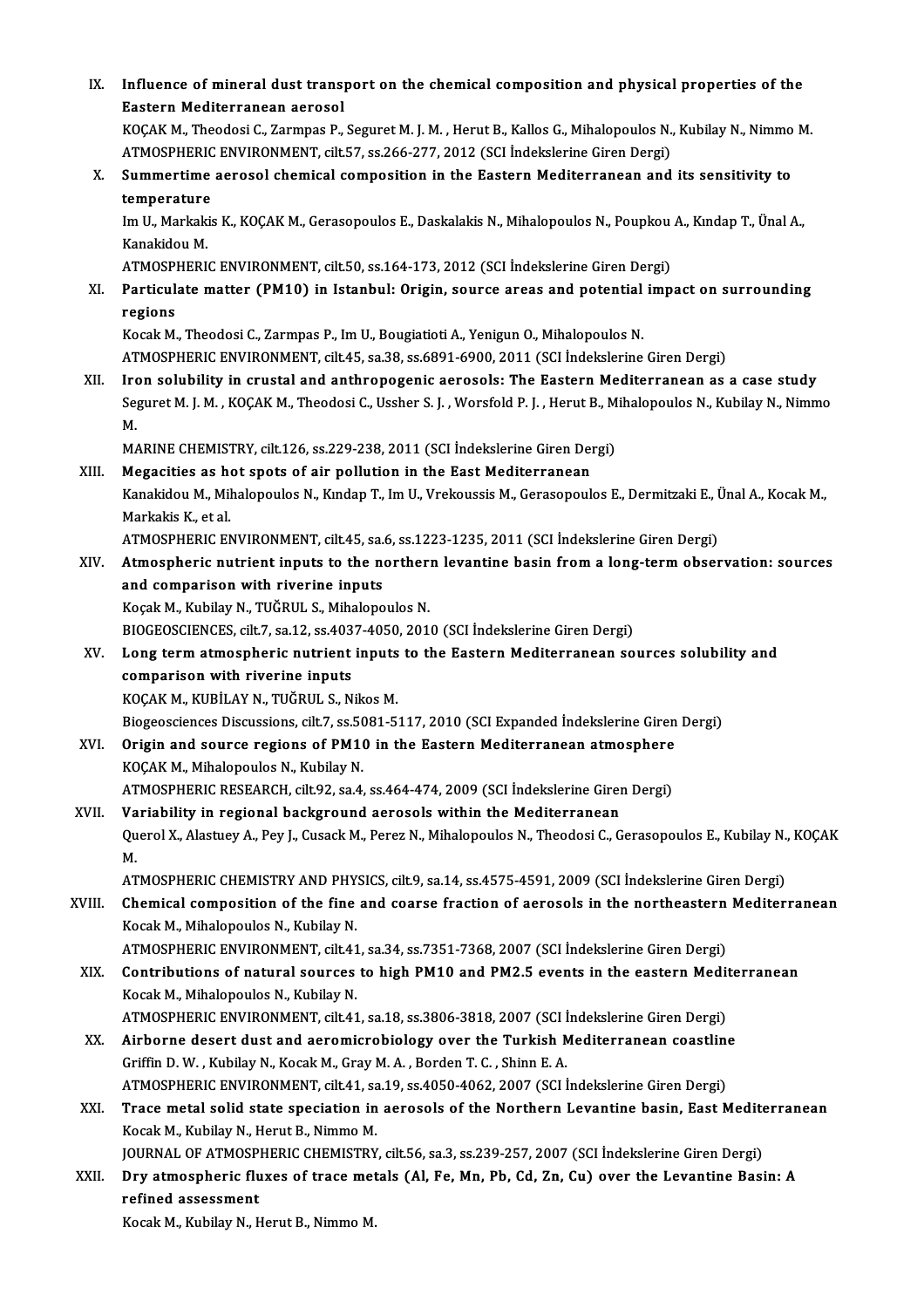|         | ATMOSPHERIC ENVIRONMENT, cilt.39, sa.38, ss.7330-7341, 2005 (SCI Indekslerine Giren Dergi)             |
|---------|--------------------------------------------------------------------------------------------------------|
| XXIII.  | Seasonal variability of optical properties of aerosols in the Eastern Mediterranean                    |
|         | Vrekoussis M., Liakakou E., Kocak M., Kubilay N., Oikonomou K., Sciare J., Mihalopoulos N.             |
|         | ATMOSPHERIC ENVIRONMENT, cilt.39, sa.37, ss.7083-7094, 2005 (SCI Indekslerine Giren Dergi)             |
| XXIV.   | Ground-based assessment of Total Ozone Mapping Spectrometer (TOMS) data for dust transport             |
|         | over the northeastern Mediterranean                                                                    |
|         | Kubilay N., Oguz T., Kocak M., Torres O.                                                               |
|         | GLOBAL BIOGEOCHEMICAL CYCLES, cilt.19, sa.1, 2005 (SCI Indekslerine Giren Dergi)                       |
| XXV     | Ionic composition of lower tropospheric aerosols at a Northeastern Mediterranean site: implications    |
|         | regarding sources and long-range transport                                                             |
|         | Kocak M., Kubilay N., Mihalopoulos N.                                                                  |
|         | ATMOSPHERIC ENVIRONMENT, cilt.38, sa.14, ss.2067-2077, 2004 (SCI Indekslerine Giren Dergi)             |
| XXVI.   | Spatio-temporal aerosol trace metal concentrations and sources in the Levantine Basin of the           |
|         | Eastern Mediterranean                                                                                  |
|         | Kocak M., Nimmo M., Kubilay N., Herut B.                                                               |
|         | ATMOSPHERIC ENVIRONMENT, cilt.38, sa.14, ss.2133-2144, 2004 (SCI İndekslerine Giren Dergi)             |
| XXVII.  | Atmospheric deposition of inorganic phosphorus in the Levantine Basin, eastern Mediterranean:          |
|         | Spatial and temporal variability and its role in seawater productivity                                 |
|         | Markaki Z., Oikonomou K., Kocak M., Kouvarakis G., Chaniotaki A., Kubilay N., Mihalopoulos N.          |
|         | LIMNOLOGY AND OCEANOGRAPHY, cilt.48, sa.4, ss.1557-1568, 2003 (SCI Indekslerine Giren Dergi)           |
| XXVIII. | Influence of Black Sea and local biogenic activity on the seasonal variation of aerosol sulfur species |
|         | in the eastern Mediterranean atmosphere                                                                |
|         | Kubilay N., Kocak M., Cokacar T., Oguz T., Kouvarakis G., Mihalopoulos N.                              |
|         | GLOBAL BIOGEOCHEMICAL CYCLES, cilt.16, sa.4, 2002 (SCI İndekslerine Giren Dergi)                       |
|         |                                                                                                        |

## Kitap & Kitap Bölümleri

I. Atmospheric Input of Inorganic Macro-Nutrients in the EasternMediterranean: Ramifications Pet Arrap Bordmert<br>Atmospheric Input of Inorganic<br>Regarding Marine Productivity<br>VOCAV M Atmosphe<br>Regardin<br>KOÇAK M.<br>The Turkis

Regarding Marine Productivity<br>KOÇAK M.<br>The Turkish Part of the Mediterranean Sea Marine Biodiversity Fisheries Conservation and Governance, Turan, C.,<br>Selibeğlu, B. Özgün Örbek E. Örtürk, B. Editön Turkish Marine Pessansh KOÇAK M.<br>The Turkish Part of the Mediterranean Sea Marine Biodiversity Fisheries Conservation and Governan<br>Salihoğlu, B., Özgür Özbek, E., Öztürk, B., Editör, Turkish Marine Research Foundation, ss.30-38, 2016 Salihoğlu, B., Özgür Özbek, E., Öztürk, B., Editör, Turkish Marine Research Foundation, ss.30-38, 2016<br>Hakemli Kongre / Sempozyum Bildiri Kitaplarında Yer Alan Yayınlar

akemli Kongre / Sempozyum Bildiri Kitaplarında Yer Alan Yayınlar<br>I. ATMOSPHERIC WATER-SOLUBLE ORGANIC NITROGEN (WSON) IN THE EASTERN MEDITERRANEAN:<br>ORICIN AND IMBLICATIONS CONSIDERING MARINE RRODUCTIVITY SAIN NORGEO / OORIPOLY AND DRAINT INCAPARTMAN TOT THAN TAJ<br>ATMOSPHERIC WATER-SOLUBLE ORGANIC NITROGEN (WSON) IN T<br>ORIGIN AND IMPLICATIONS CONSIDERING MARINE PRODUCTIVITY<br>VOCAV M <mark>ATMOSPH</mark><br>ORIGIN A<br>KOÇAK M.<br>INTERNAT ORIGIN AND IMPLICATIONS CONSIDERING MARINE PRODUCTIVITY<br>KOÇAK M.<br>INTERNATIONAL İSKENDERUN BAY SYMPOSIUM, 11 - 13 Ekim 2017

- KOÇAK M.<br>INTERNATIONAL İSKENDERUN BAY SYMPOSIUM, 11 13 Ekim 20<br>II. Doğu Akdeniz de Atmosferik Azot Denizsel Üretime Etkisi<br>Nebin M. KOCAK M. INTERNATIONAL İS<br>Do<mark>ğu Akdeniz de</mark><br>Nehir M., KOÇAK M.<br>Türkiye Deniz Biliml Nehir M., KOÇAK M.<br>Türkiye Deniz Bilimleri Konferansı, Türkiye, 31 Mayıs - 03 Haziran 2016
- III. Hava Kütleri Geri Yörüngelerinin Kümeleme Analiz Metotlarının Doğruluğunun Değerlendirilmesi ve Türkiye Deniz Bilimleri Konferansı, Türkiye, 31 Mayıs - 03 Haziran 2016<br>Hava Kütleri Geri Yörüngelerinin Kümeleme Analiz Metotlarının Doğruluğunun Değerlendirilme<br>Doğu Akdeniz Atmosferinde Aerosol Kimyasal Kompozisyonu ve Hava Kütleri Geri<br>Doğu Akdeniz Atm<br>Türkiye Deniz Biliml Doğu Akdeniz Atmosferinde Aerosol Kimyasal Kompozisyonu ve<br>Tutsak E., KOÇAK M.<br>Türkiye Deniz Bilimleri Konferansı, Türkiye, 31 Mayıs - 03 Haziran 2016<br>Doğu Akdoniz Atmosforik Aerosollerinde İz Metaller Türkestirme

Tutsak E., KOÇAK M.<br>Türkiye Deniz Bilimleri Konferansı, Türkiye, 31 Mayıs - 03 Haziran 2016<br>IV. Doğu Akdeniz Atmosferik Aerosollerinde İz Metaller Türleştirme ve Deniz Üretimi Üzerine Etkileri<br>Gültelin V. KOCAK M Türkiye Deniz Bilimler<br><mark>Doğu Akdeniz Atmo</mark><br>Gültekin Y., KOÇAK M.<br>Türkiye Deniz Bilimler Doğu Akdeniz Atmosferik Aerosollerinde İz Metaller Türleştirm<br>Gültekin Y., KOÇAK M.<br>Türkiye Deniz Bilimleri Konferansı, Türkiye, 31 Mayıs - 03 Haziran 2016